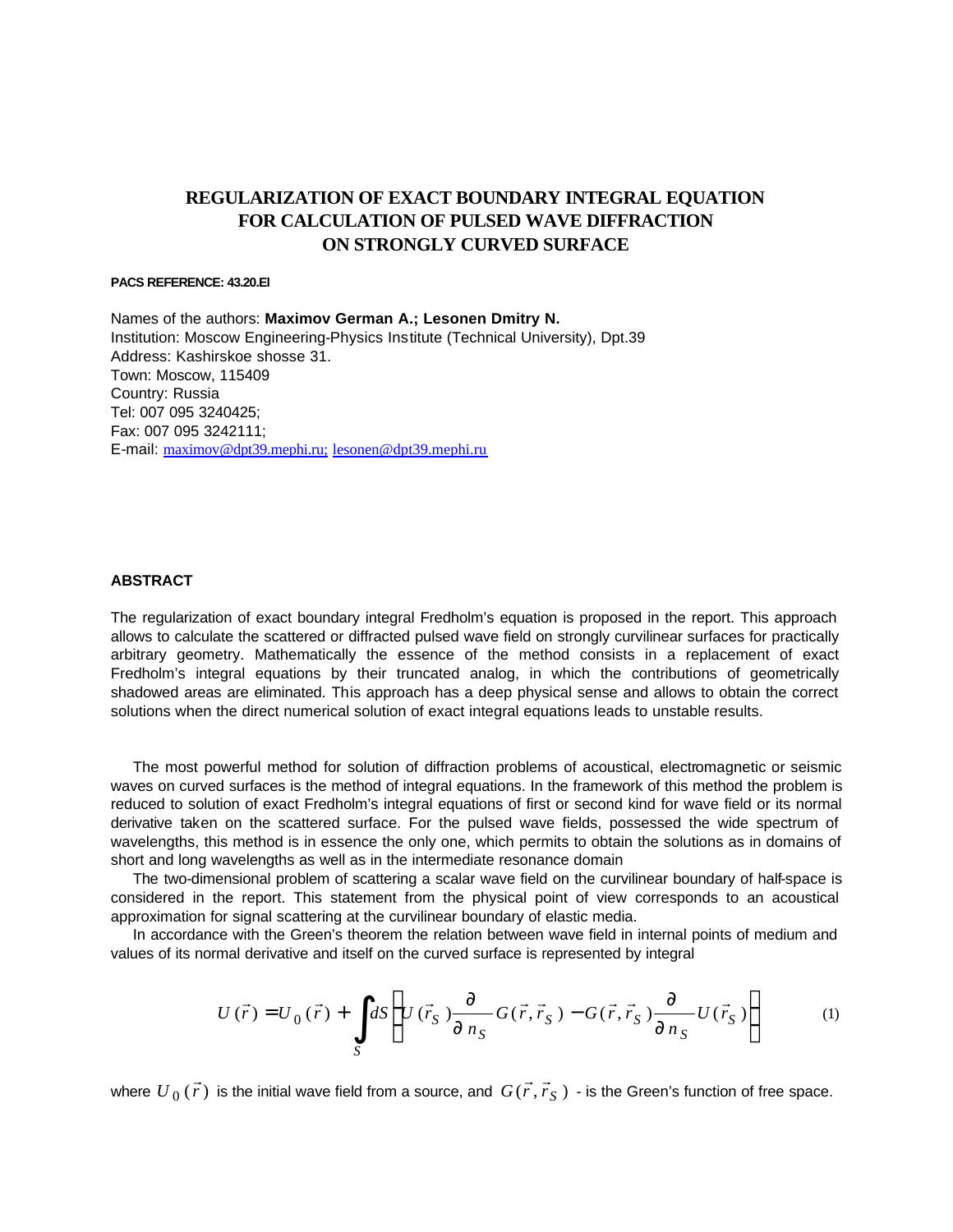From (1) it is possible to derive the Fredholm's equation of the second kind for the wave field or its  $\left( \frac{1}{2} \right)$ normal derrivative on the curved surface. For example for the Dirichlet's boundary condition  $\left(U\left(\vec{r}_S\ \right)=0\right)$  it will be equation for normal derivative  $V(\vec{r}_S) = \frac{1}{\P{n_S}} U(\vec{r}_S)$  $\rightarrow$  r  $\rightarrow$  $=\displaystyle{\frac{\P}{\P_{n_S}}U\left(\vec{r}_S\ \right)}$  , which has the following form:

$$
V(\vec{r}) = 2V_0(\vec{r}) - 2 \int_S dSV(\vec{r}_S) \frac{\sqrt{\pi}}{\sqrt{\pi}} G(\vec{r}, \vec{r}_S)
$$
 (2.1)

For the case of Neuman's boundary condition ( *¶ ¶ n U r S*  $|\vec{r} = \vec{r_S}|$  $\vec{r}$  $\vec{r} = \vec{r}$  $= 0$ ) the following Fredholm's

equation of the second kind can be derived from (1) for wavefield on the boundary:

$$
U(\vec{r}) = 2U_0(\vec{r}) + 2 \int_S dSU(\vec{r}_S) \frac{\sqrt{\pi}}{\sqrt{\pi} n_S} G(\vec{r}, \vec{r}_S)
$$
 (2.2)

The integrals by surface in (2) have to be considered in the sense of its principal values.

It is possible to obtain from (1) the diagram of radiation pattern  $D(\boldsymbol{j},t)$ , which describes angular  $(\boldsymbol{j})$  distribution of pulsed wavefield in the far wave zone. For the case of the Dirichlet's boundary condition it has a view:

$$
D(\boldsymbol{j}, \boldsymbol{W}) = 1 + \frac{i}{4} \int_{S} dS \ e^{-ik \left| (\vec{r}_s - \vec{r}_0) \right| \cos(\boldsymbol{j} - \boldsymbol{j}_s) \} V(\vec{r}_S)
$$
 (3.1)

Similarly for the case of the Neuman's boundary condition one can be written.

$$
D(\boldsymbol{j}, \boldsymbol{W}) = 1 + \frac{i}{4} \int_{S} dS \cos(\boldsymbol{j} - \boldsymbol{j}_{n}) e^{-ik \left| (\vec{r}_{s} - \vec{r}_{0}) \right| \cos(\boldsymbol{j} - \boldsymbol{j}_{s})} U(\vec{r}_{S}) \qquad (3.2)
$$

The numerical modeling of a wave field scattering by a curvilinear surface is usually based on integral equations mentioned above. Thus, the problem is reduced to solution of the equations (2). Then, substituting the obtained solution for the field on the surface or its normal derivative into relation (1), it is possible to calculate a wave field in any point of a half-space with the curvilinear boundary or to determine the radiation pattern (3).

It is clear that the efficient application of the given approach for arbitrary scattered surface is possible with use of numerical methods of solution. The numerical solution of the equations (2) can be obtained by the iteration method or by the method of finite-difference approximation of the Fredholm's integral equations of second kind (2), reducing them to a system of the linear algebraic equations for wave field in the certain boundary grid nodes.

For enough smoothed irregularities of the surface the solution of the integral equations does not bring any difficulties. For example, the solution of the problem on the pulsed reflected wavefield, generated by explosion under mountain of gaussian shape (fig.1) with height to width ratio equaled to 0.5, is shown in fig.2.

However, in case of the large slopes and curvatures of the surface irregularities in comparison with characteristic wavelength, the described methods became to be unstable and result to incorrect solutions. It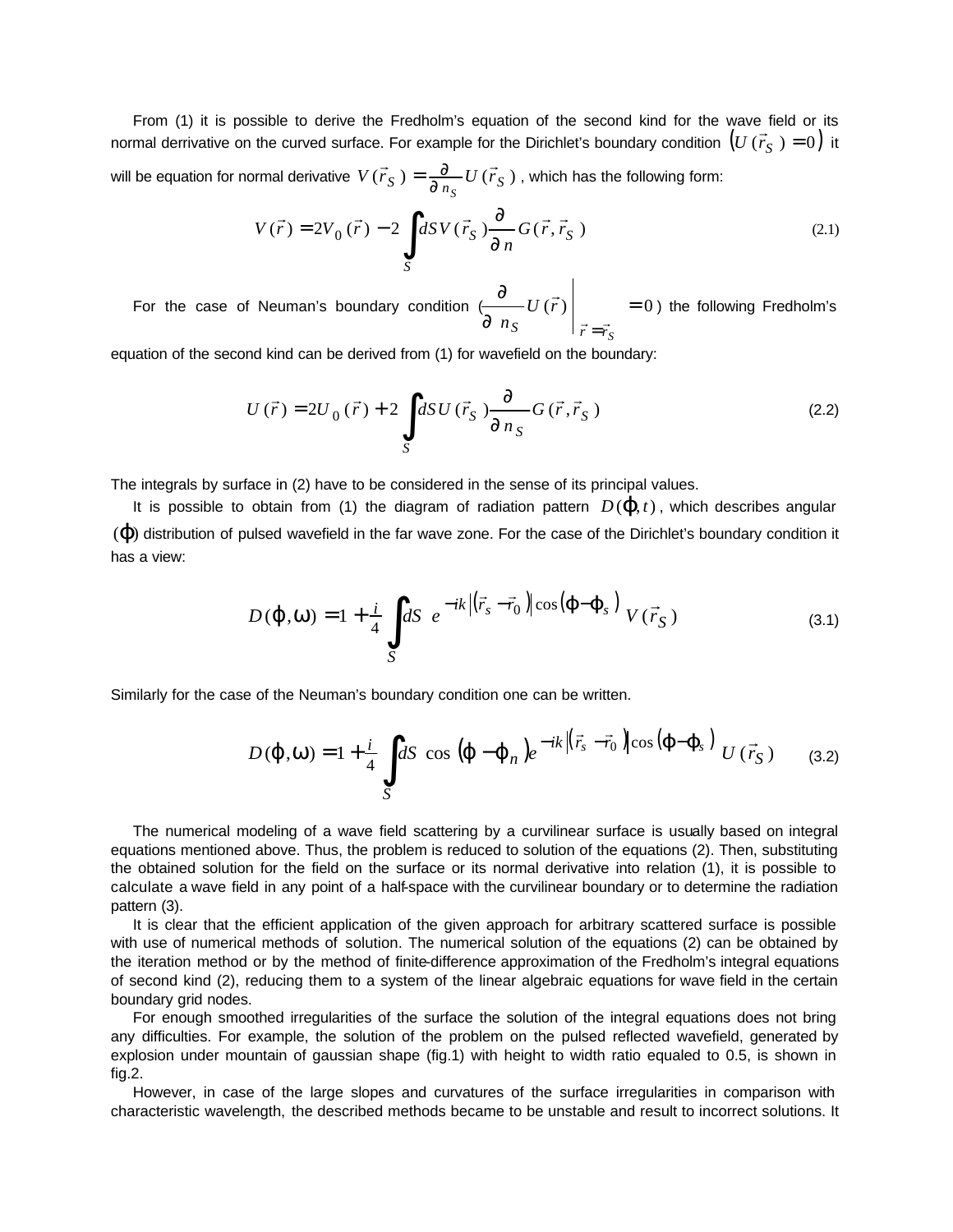occurs because for large slopes and curvatures of irregularities the multiply reflected on the surface waves begin to give essential contribution and there is also the contribution of mutually shadowed points of the surface. This contribution is cancelled in different orders of multiple scattering series corresponding to different orders of iterations [1]. Therefore the iterative process gives an incorrect result.

Thus, the necessity appears for regularization of initial integral equations (2)

To overcome this difficulty we suggest to eliminate certainly the contribution of mutually shadowed points of the surface that corresponds to the physics of the real wave field propagation.

If, following to [1], to estimate a solution of the problem of plane wave field scattering on an arbitrary curvilinear surface by the stationary phase method in the short-wave approximation, then after the first iteration it is possible to see, that the field is equal to the field of external source and the sum of contributions of all stationary phase points. Further there are two types of stationary phase points: the reflecting one and shadowed one.<br>Fig. 1. The problem geometry.



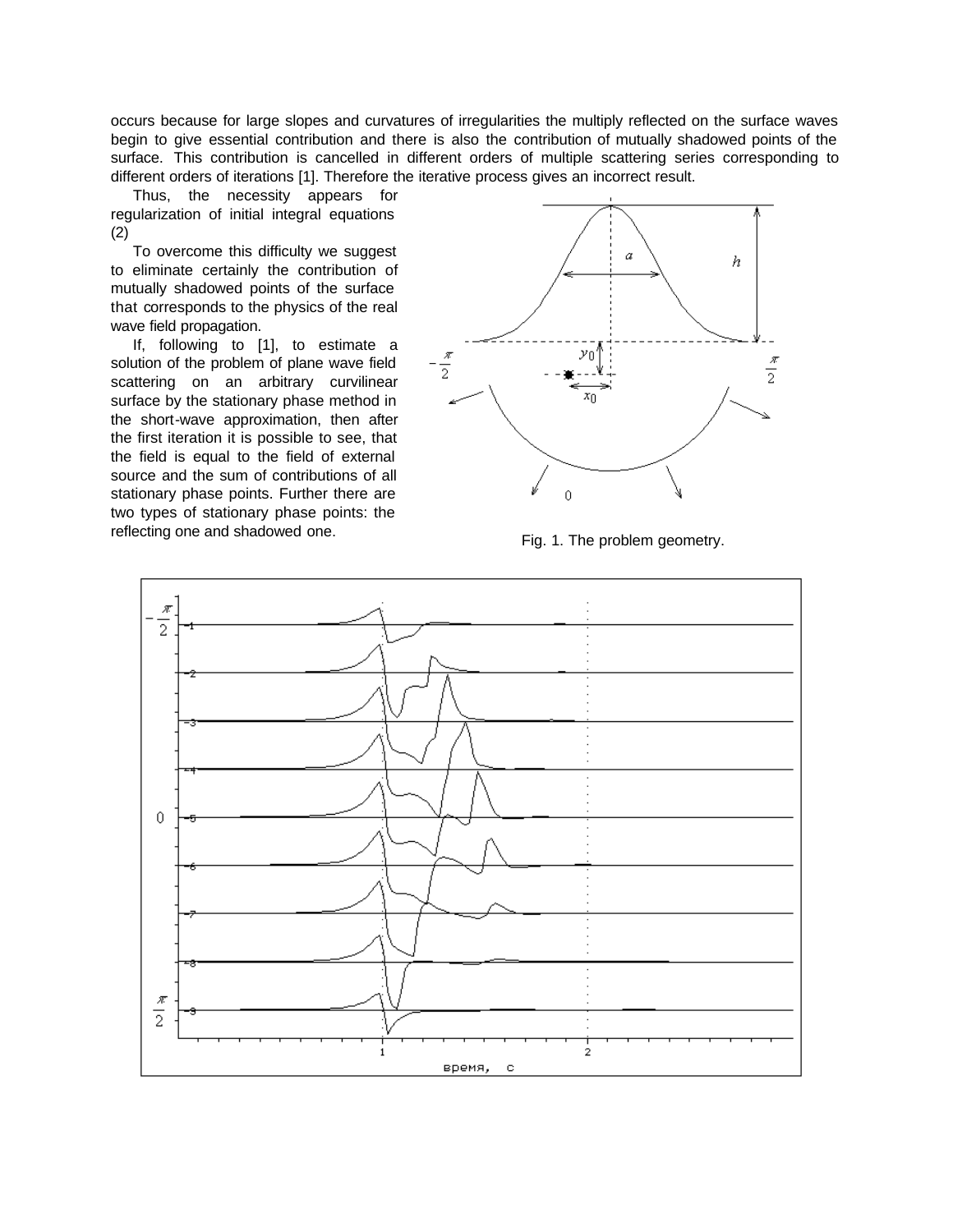Fig. 2. The pulsed radiation diagram for the explosion under mountain in geometry is

## shown in fig.1 for  $h/a = 0.5$ .

The contribution of shadowed stationary phase points is cancelled at the next iteration. Therefore at any finite number of iterations it is not possible to achieve the exact solution. This contribution becomes to be important at account of contribution of multiply reflected waves.

The suggested regularization method is based on the approach when at solution of the integral equations the contribution of the source is taken into account only for the geometrically visible areas from the source, and the integration is fulfilled only on the mutually non-shadowed areas of the surface. To take into account the wavefield diffraction the visible areas were extended on a value proportional to wavelength. Thus, the contribution of mutually shadowed points of the surface is eliminated in the integral equation that corresponds to the physical picture of the real wavefield propagation. For more accurate description of the field currents in the light - shadow vicinity the approach suggested by Fock in [2] is used. Because the stationary phase points are closed one to another in the light - shadow vicinity, the wavefield in this area has a local character. It was shown in [2], that for arbitrary surface the field in the light - shadow vicinity is proportional to universal Fock's function, for which there are tables and asymptotic representations.

The developed approach has allowed us to obtain the correct solutions for surfaces with arbitrary large slopes and curvatures of irregularities. For example, the solution for the problem of explosion under mountain of gaussian shape with height to width ratio equaled to 3 is shown in fig. 3, which can not be calculated using the traditional approaches.



Fig. 3. The pulsed radiation for the explosion under mountain in geometry is shown in fig.1 for  $h/a = 3$ .

It is also shown in the report, that represented regularization method can be correctly derived from a mathematical point of view with use of the exact integral equations.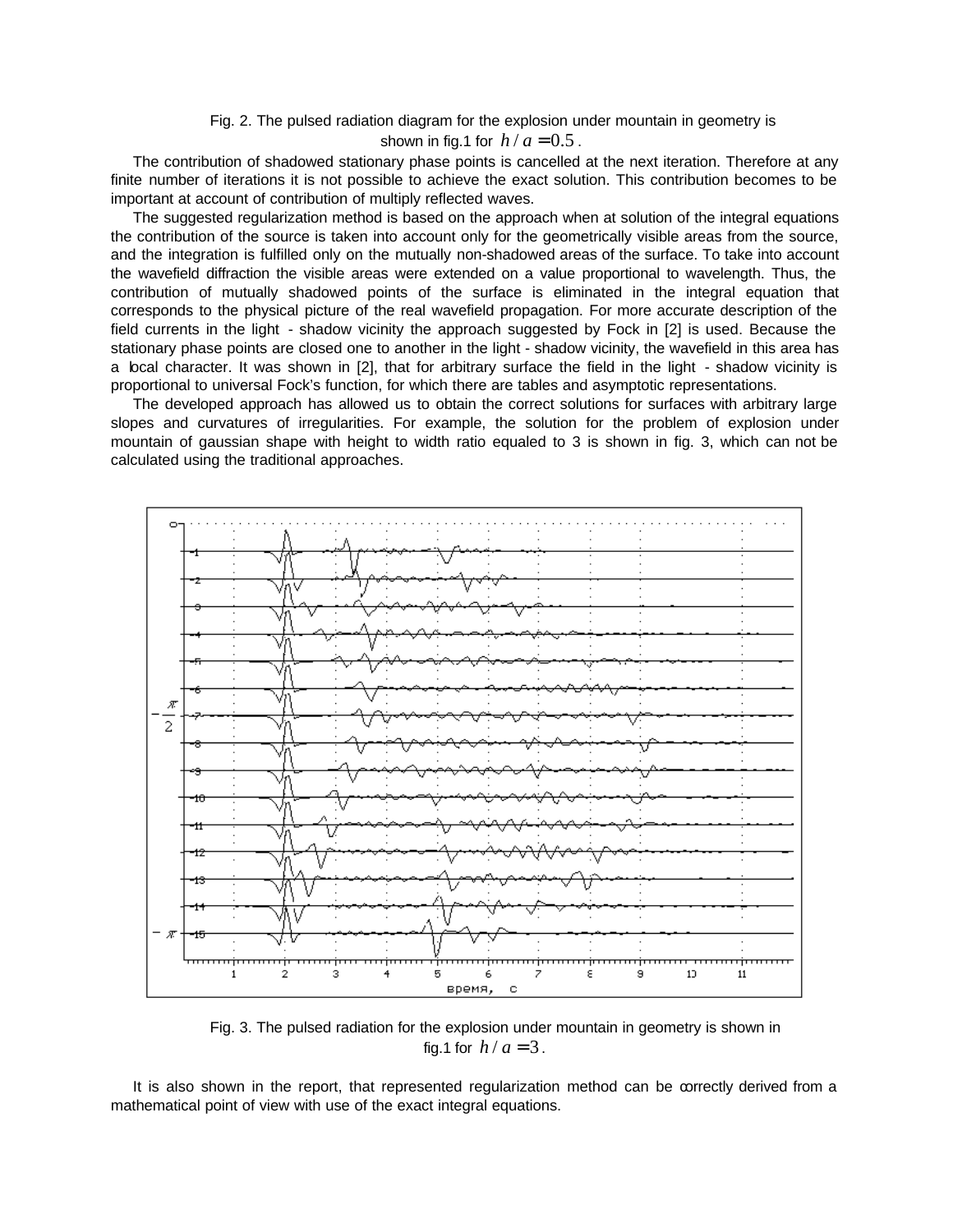Let's consider the initial integral equation (2) relatively the field on the surface *V* with integral operator *L*

$$
V = 2V_0 + LV
$$
 (4)

Let's divide the integral operator on two parts  $L = L^{+} + L^{-}$ , where  $L^{+}$  is operator dealt with geometrical optics contribution from visible area and  $L^-$  is operator dealt with the same contribution from shadowed area. Analogously we can divide the initial field of source  $\left. 2V_0 \right. = 2V_0^{\; +} + 2V_0^{\; -}$ .

Then on the first iteration of equation (4) we have

$$
V = 2V_0^+ + 2V_0^- + L^- 2V_0^+ + L^+ 2V_0^+ + L 2V_0^- + L^2 V
$$
 (5)

Taking into account, further, that in the short wave approximation the contributions of shadowing points conceal in different terms of series [1], we can require the execution of condition

$$
L^{-2}V^{+}_{0} = -2V_{0}^{-}.
$$
 (6)

This condition can be considered as integral equation relatively unknown function  $\,{V}_{0}^{\,\pm}$ 

$$
V_0^+ = V_0 + L^- 2V_0^+ \tag{7}
$$

After simplification of equation (5) with condition (6) we can obtain:

$$
V = 2V_0^+ + L^+ 2V_0^+ + L(2V_0^- + LV)
$$

Iteration of this equation leads to the following representation of the solution:

$$
V = 2V_0^+ + V^1
$$
, where  $V^1 = 2L^+V_0^+ + LV^1$ 

Analogously for 
$$
V^n
$$
 it is possible to obtain  $V^n = L^{+^n} 2V_0^+ + \sum_{k=1}^{\infty} L^{k-1} L^+ L^{+^n} 2V_0^+$ 

Thus, we obtain the series which does not contain the contributions of mutually shadowed areas:

$$
V = 2V_0^+ + L^+ 2V_0^+ + L^{+^2} 2V_0^+ + L^{+^3} 2V_0^+ + \dots = 2V_0^+ + \sum_{n=1}^{\infty} L^{+^n} 2V_0^+
$$

Hence the obtained series is the solution of the following integral equation:

$$
V = 2V_0^+ + L^+V
$$

### **LITERATURE**